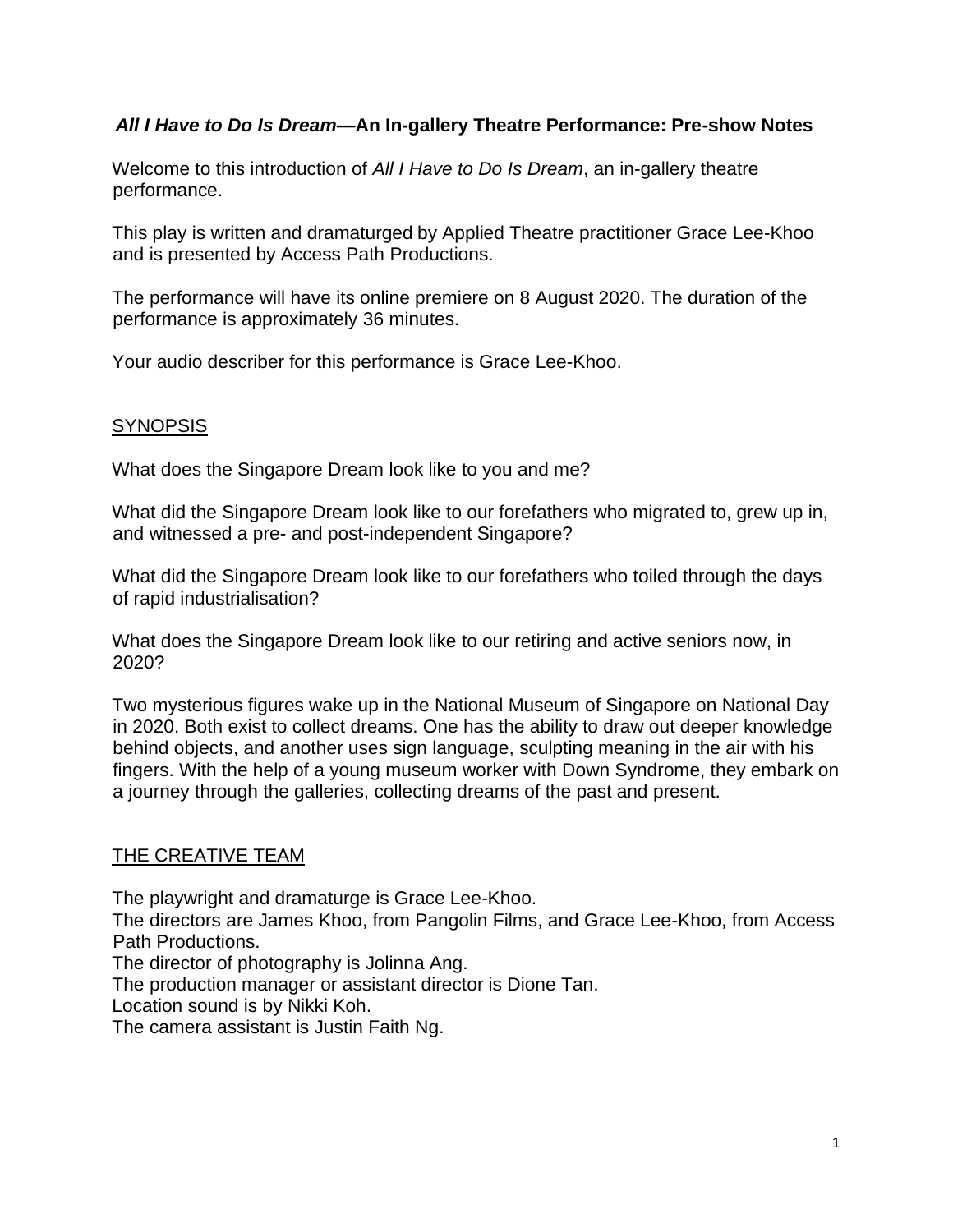### CHARACTERS AND COSTUMES

Ammar Ameezy plays Dream Collector 2, a young man in his early twenties with light brown skin, as well as wavy and dark, chin-length hair that is parted in the centre. He also has bright eyes and a charming smile. Lean in built, he is 173 cm tall and weighs 63 kg. He uses his physicality to express his thoughts and feelings, such as through sign language. He also vocalises them, although not all the time. Dream Collector 2 also loves to dance. He is dressed in a jumpsuit—a garment incorporating trousers and a sleeved top in one piece, with a distinctive print of white fluffy clouds on a pastel blue background. He completes the look with a bucket hat that has a faded camouflage design and scruffy, light grey sneakers.

Cavan Chang plays Harry—a bubbly young man in his early twenties who works at the museum as a gallery sitter. He has short, black hair in a bowl cut. Living with Down Syndrome, Harry has small, twinkly eyes and a smile so big it brightens his fair, slightly chubby face. He is dressed in the museum's signature black jacket with a metallic name tag that spells his name. The jacket is paired with a white collared shirt, black dress pants and black sneakers. Harry's professional look is complete with his naturally straight posture and welcoming demeanour.

Grace Lee-Khoo plays Dream Collector 1, a chatty, curious and intelligent female who appears to be in her late twenties. Olive-skinned and slender, she is 165 cm tall and weighs 50 kg. Her straight, shiny, shoulder-length and dark brown hair is parted in the middle, and tied into two plaits with colourful hair ties. She wears a crinkly, white blouse that resembles the shape of a cloud with its billowing, elbow-length sleeves and a white sash that extends from the collar. She pairs the white top with a knee-length, sky-print skirt that has a dark blue base and numerous fluffy white clouds. Dream Collector 1 completes her quirky look with a hand-sized, cloud-shaped statement necklace made of rainbow-coloured rolls with two white acrylic T-Rex dinosaurs taking centre stage, as well as rainbow socks and a pair of white, slip-on canvas shoes.

The seniors interviewed for this project will appear in the performance in this order:

Sim Hui Nging Joe Moreira Tan Tok Carena Low Low Xiao Rong Padma Sagaram Sharon Liew Jalyn Han

#### THE SET

The performance features three galleries in the National Museum of Singapore, namely, the Singapore History Gallery on the first floor, as well as the Growing Up gallery and Voices of Singapore gallery on the second floor. As the characters roam through the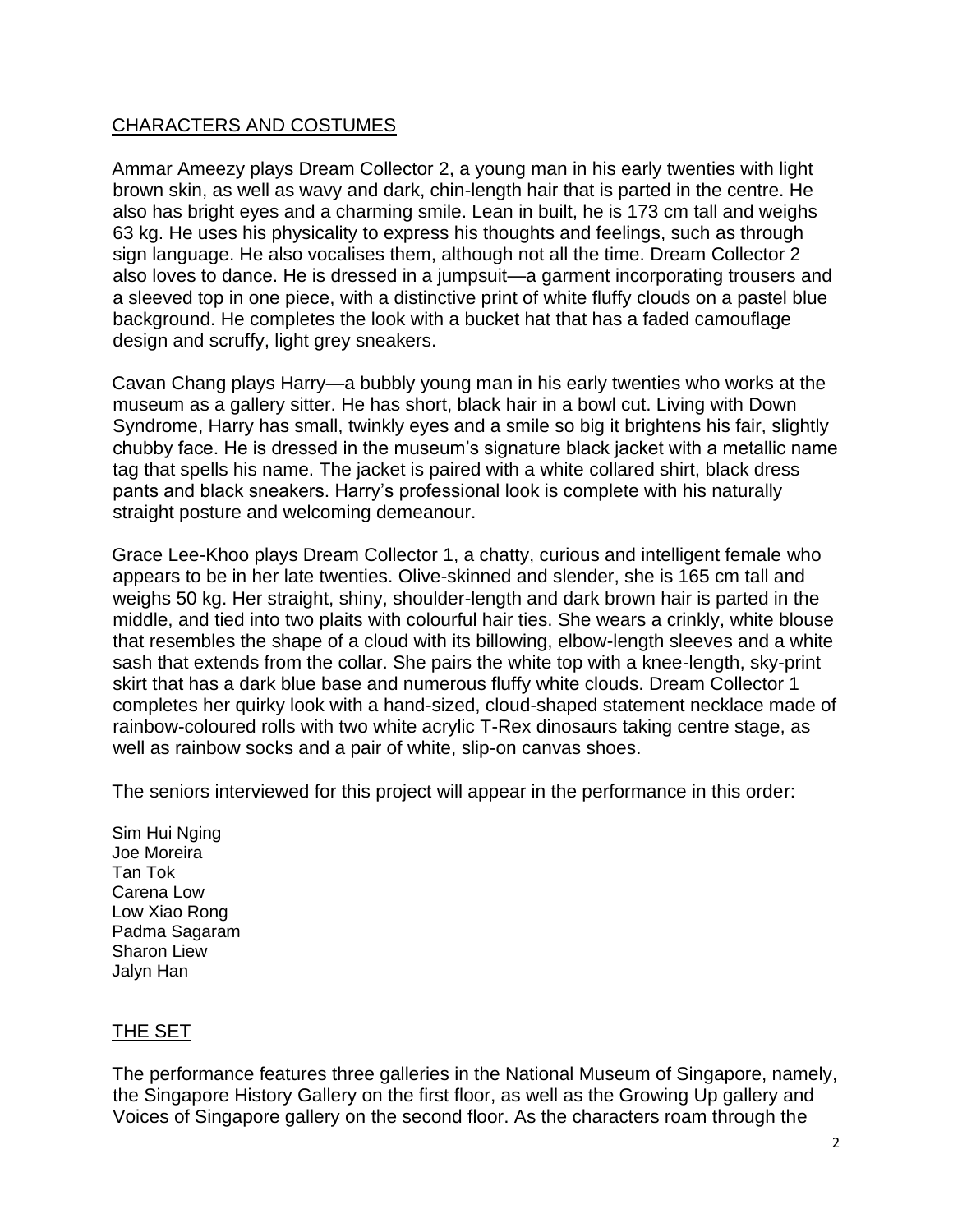galleries, they will encounter vastly different spaces. This set of pre-show notes will describe some of the more detailed sections of the gallery to enrich your theatrical experience.

In the Singapore History Gallery, we begin at the Singapore Stone. The Singapore Stone is a fragment of a large [sandstone](https://en.wikipedia.org/wiki/Sandstone) slab which originally stood at the mouth of the [Singapore River.](https://en.wikipedia.org/wiki/Singapore_River) The fragment, measuring 37 cm in height, 74 cm in width and 15.5 cm in depth, bears an [undeciphered](https://en.wikipedia.org/wiki/Decipherment) and faded inscription. It is encased in a replica of the original slab—a long, light-brown slab roughly measuring 2 m in height, 1.5 m in depth and 2 m in length, and is protected by a layer of glass.

A painting titled *Portrait of Sir Thomas Stamford Bingley Raffles* is featured as the trio explores the first gallery. It is a 1912 oil on canvas painting, measuring 140 cm in height and 109 cm in width. The painting's frame is gold and ornately carved. Raffles is seated in a brown armchair, posing against a backdrop of a red curtain, partially drawn to show a countryside image of blue skies, a tree and grass. This portrait depicts the fairskinned Raffles as youthful, with a headful of short, black hair and curls framing his face. He also appears confident and knowledgeable, surrounded by symbols of his scholarly work: a paper manuscript in his hand, as well as a writing desk beside him covered with chestnut-brown cloth, on which there are some loose paper, an ink bottle with white feather quill, leather-bound books, a bronze Buddhist sculpture and a landscape painting from Java.

*View of Singapore from Mount Wallich* is an 1856 panorama oil painting by well-known artist Percy Carpenter. The painting measures 97.9 cm in height and 203.5 cm in width, and is presented with a gold frame—etched with lines to create a perception of depth. The view stretches from the plantation lands and prominent coconut tree on Pearl's Hill on the left, to the urbanising Tanjong Rhu on the right. It is, by far, the most extensive view of Singapore from the mid-19th century, featuring the vibrant, orange-brown rooftops and light waters of the Singapore River settlement almost in its entirety. The lush, dark green Mount Erskine and Government Hill can be seen in the centre, as well as the single-storey Governor's House and its light orange roof, white facade and flagstaff. On the far left of the painting, at the foot of Pearl's Hill, stands Tan Tock Seng Hospital. The spire of the Cathedral of the Good Shepherd on Queen Street as well as St Andrew's Church can be seen. The large, white building in the centre of the town is the Court House, while Telok Ayer Market can be seen across the basin. In the centre of the painting, a figure shaded by a yellow umbrella held by an aide is believed to be the Sultan Mahmud of Lingga, a regular visitor to Singapore.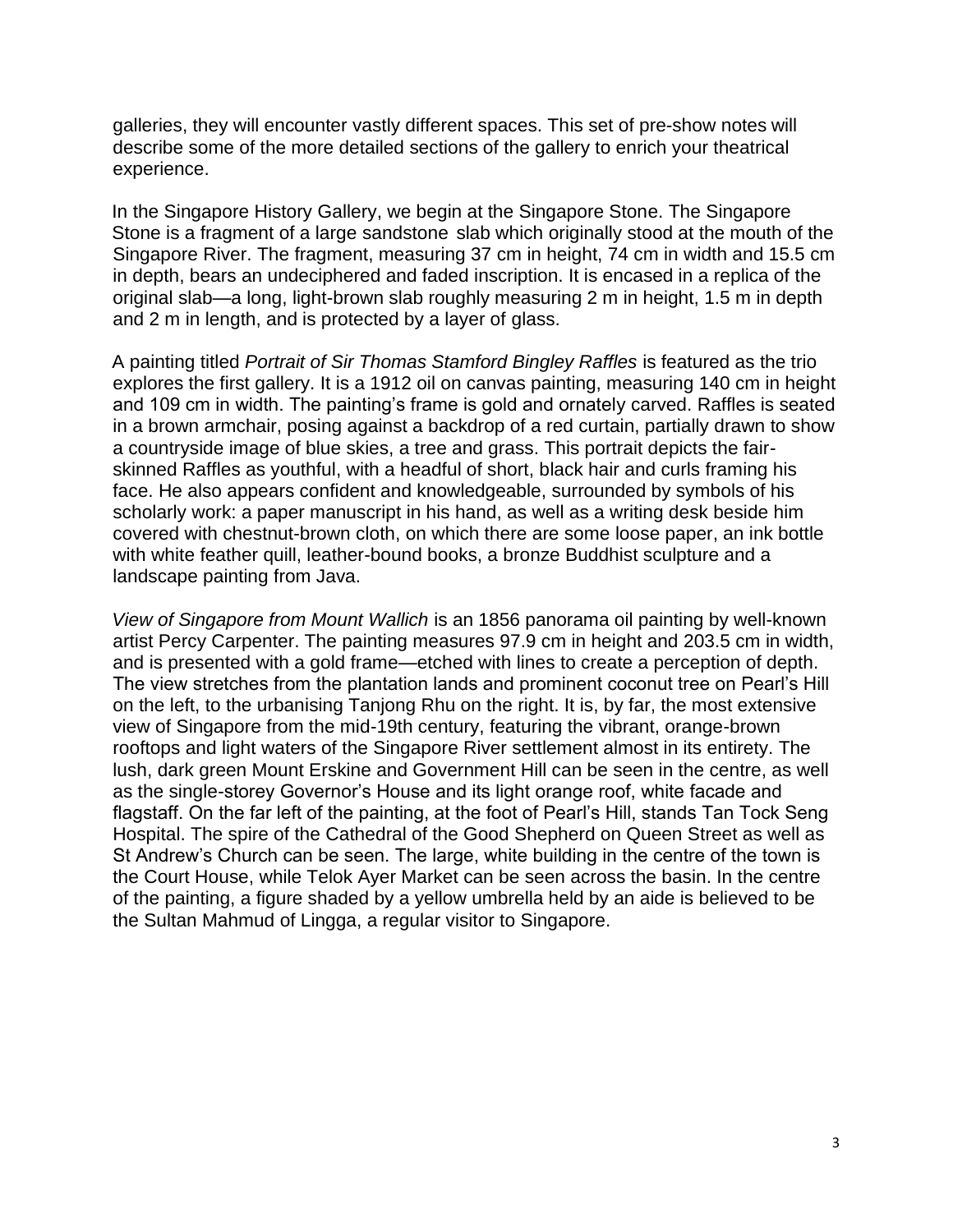*The Padang in Singapore* is an 1851 oil painting by John Turnbull Thomson, Government Surveyor of the Straits Settlements from 1841 to 1853. It has a brown, wooden frame and shows a view of the Padang from Scandal Point, a small green knoll above the shoreline which originally came up to the edge of the Padang. This expanse of green, fringed by grand colonial edifices in the city centre, is a statement of British might.

A five-foot way is a continuous, roofed walkway commonly found in front of shops. The name refers to the width of such walkways, which may also be used for commercial activity. In this replica of a five-foot way, the walls are painted an earthy brown while rattan baskets as well as trays of assorted sizes and wooden bird cages hang from the ceilings. White and blue ceramic stools, as well as brown wooden stools are placed next to pillars or entrances to the shophouses.

The Type 95 Ha-Gō Japanese tank is a green-brown, camouflage-patterned war machine. It measures 2.18 m in height, 4.38 m in length and 2.06 m in width. It weighs 3500 kg and requires three crewmen to function: a commander, hull machine gunner, and driver. It has a circular hatch on top that is wide enough for one person, as well as a wider middle known as a turret that has a long, tubular barrel also known as the main gun. The bottom section consists of metal skirting around six wheels with links.

The Riots and Rallies section features large, digital walls that extend from floor to ceiling, showing black-and-white videos of major figures and key milestones in Singapore's history. The space also includes three black-and-white standees of David Marshall, Lee Kuan Yew and Lim Yew Hock, as well as glass displays of documents and a rostrum from the period. The end of the section features a black-and-white mural of massive crowds gathering at the Padang against the backdrop of the then Supreme Court with its impressive dome—all to celebrate Merdeka, the gaining of [self-rule a](https://en.wikipedia.org/wiki/Self_rule)nd self-government from the United Kingdom in the 1950s.

The Housing Development Board set-up gives a glimpse into early public flats in 1970s Singapore. Passing through the white, metal gates with a vintage bicycle parked outside, we come to a kitchen with white and grey mosaic tiles, bright orange cabinets, as well as a white and orange, floral-tiled backsplash. There are a row of glass display cabinets with vintage crystal glasses within, and a white tabletop with vintage kitchen appliances such as a blender, microwave, rice cooker and oven. A white, small-sized fridge which reaches the elbow of an average adult and a small, green National-brand washing machine are placed at both ends of the kitchen counter. Beside the kitchen is a small living room with orb-like, orange hanging lights, black-and-white murals of houses in the 1970s, a vintage three-seater wooden sofa set with green cushions, accompanying armchairs and a coffee table that has been transformed into a touchscreen display board.

In the Growing Up gallery, we enter a world of happy school days in *kampung* or village life as we are greeted with a vintage red and green rocket the size of a toddler and colourful, larger-than-life paper planes hanging from the ceiling. Under a life-sized coconut tree is a Raleigh "Sports" three-speed bicycle from 1963, with skinny, black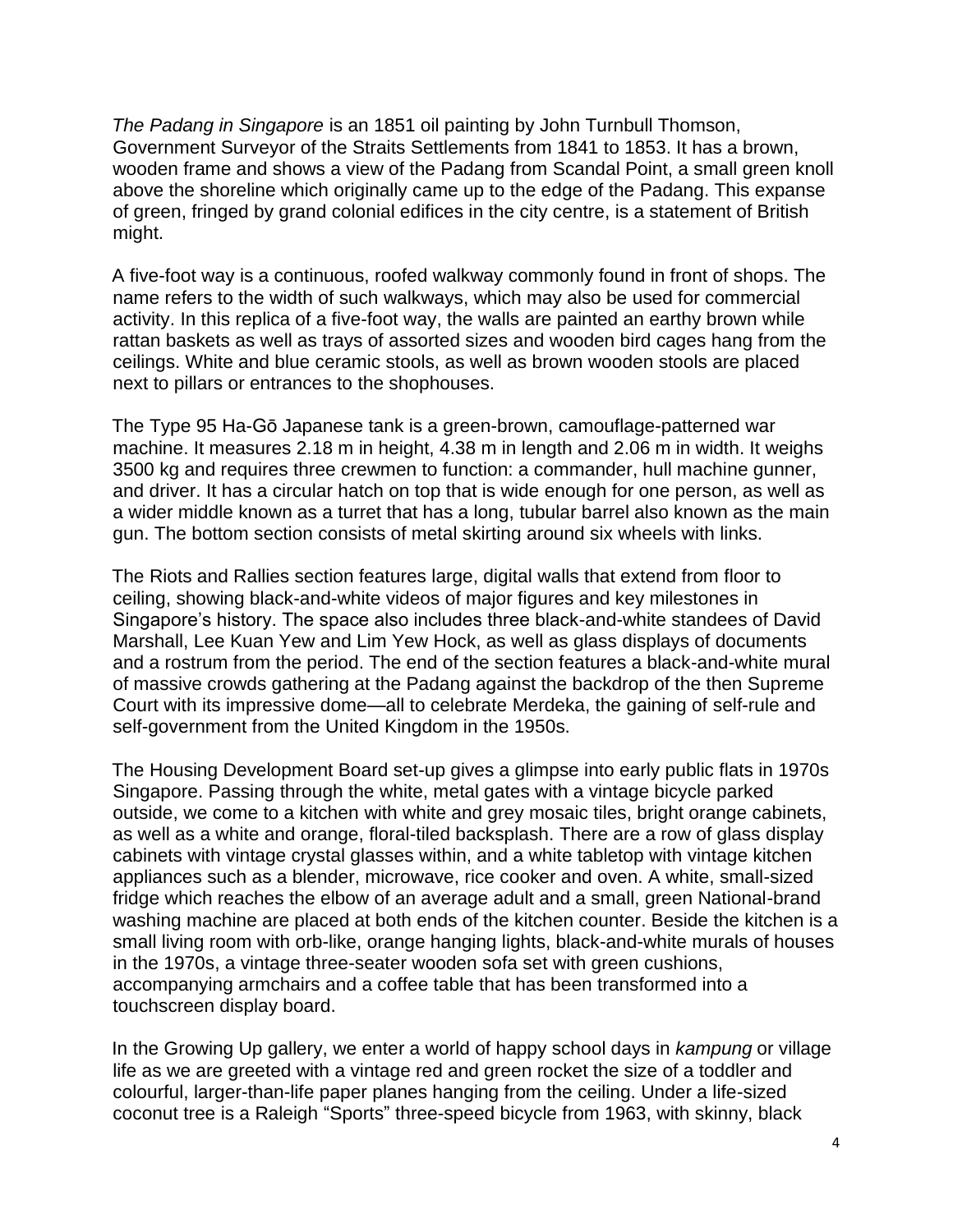wheels, a tarnished silver body, brown handles and a brown bicycle seat. By the doors is a wall of glass cabinets displaying vintage toys such as plastic swords, toy guns, train sets and plastic beetles in a variety of colours, as well as a *tikam-tikam* ( "random selection" in Malay) board which was a popular game among children in the 1950s to 1970s. One could pay a few cents to select a numbered ticket from a board full of paper tickets at a provision shop, and win prizes such as toys or soft drinks. The centre of the gallery is occupied by three headless mannequins in school attire—a white uniform for the "girl", and a white-shirt-and-black-shorts ensemble for the "boy". Both sets of uniforms are from old Chinese schools. A blue *cheongsam*, or traditional dress commonly worn by female teachers during the 1950s and 1960s, is hung on the third mannequin.

The Happy World mural from the 1940s is black and white. It features the iconic, concrete facade and brick walls of the now-defunct entertainment venue that was very popular in Singapore before the advent of television and shopping malls. It is rectangular in form, and the words "HAPPY WORLD" are displayed above the metal gates. Two flags are also on display, one of which is identified as the British flag. The Chinese name for Happy World, 快乐世界,is prominently displayed below, in traditional characters, and reads from right to left, as is common in Chinese tradition. A banner in both English and Chinese reads "Long Live the King", 英皇万岁" and the Mandarin version reads from right to left as well.

The Voices of Singapore gallery takes us closer to 2020, with warm red, orange and yellow, geometric carpeting as well as brightly lit displays of posters of cultural events, cultural spaces, theatre shows, television programmes and festivals all behind glass. There are also touchscreen information boards and vintage cameras in glass cases. The eye-catching centrepiece is a digital wall designed as a flip board. The textured screen "flips" to showcase footage of Singapore's scenic spots in the 1970s and 1980s, such as beaches in Sentosa; flamingos, macaws and eagles from Jurong Bird Park, and a Caucasian family having breakfast with the late Ah Meng the orangutan, an early icon of the Singapore Zoo. The gallery's dark backroom features a re-creation of the vintage Jurong Drive-in Cinema, where you can recline in black leather seats fashioned in the form of colourful, open-top mini cars and pick-up trucks, and watch a specially commissioned film about Singaporean forms of leisure on a big screen—all under a blanket of "stars", created by twinkly lights.

#### **ACCESSIBILITY**

The National Museum of Singapore is committed to ensuring that the museum experience is accessible and enjoyable for all visitors.

The National Museum of Singapore is located at 93 Stamford Road, Singapore 178897.

The nearest parking option is located at the front carpark of the museum. Designated, accessible parking lots are available for visitors with disabilities or who require